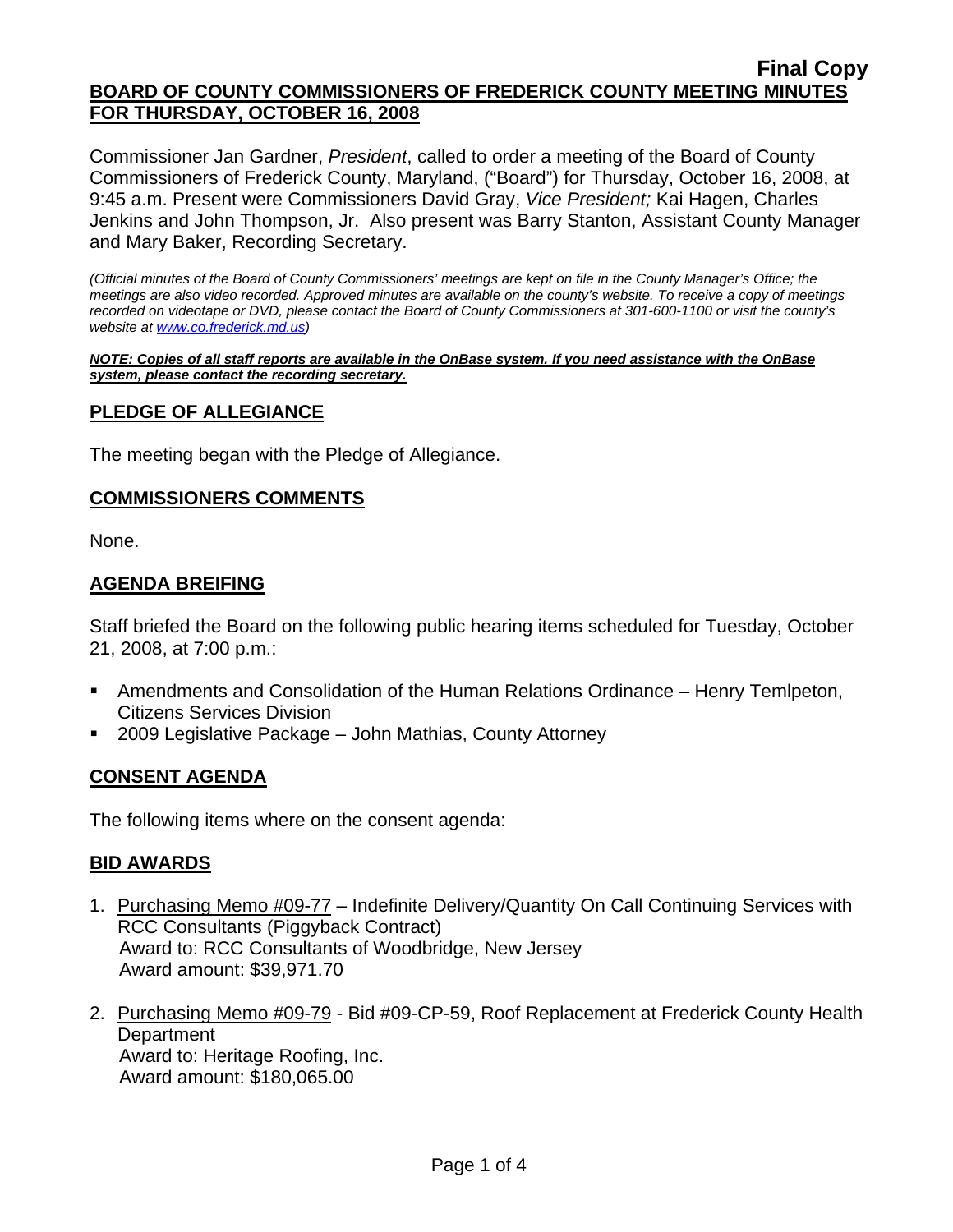#### **BUDGET TRANSFERS**

- 1. BT-09-068, Citizens Services Division
- 2. BT-08-237, Citizens Services Division

## **CHANGE ORDER**

1. FY 2008 Tar and Chip of Various County Roadways, Contract No. C29918 Change Order No. 1 – Chuck Nipe and Tom Meunier, Public Works Division

## **MISCELLANEOUS**

1. PAYSTATE Carry – Forward Funds Retention Request – Stanley Fultz, Maryland Cooperative Extension

Commissioner Thompson requested the motions be divided.

Commissioner Gray moved to approve the consent agenda as presented with the exception of the miscellaneous item. Commissioner Hagen seconded the motion that passed 5-0.

Commissioner Hagen moved to approve the miscellaneous item as presented. Commissioner Gray seconded the motion that passed 3-2 with Commissioners Jenkins and Thompson opposed.

### **ADMINISTRATIVE BUSINESS**

### **Approval of Board of County Commissioners Meeting Minutes**

The Board unanimously approved the minutes as presented.

### **Installment Purchase Program Agreement, Harrington Property – Tim Blaser, Planning Division and Timmy Ruppersberger, Venable LLP (County Bond Counsel)**

Mr. Blaser and Ms. Ruppersberger presented information to the Board regarding Resolution #08-29, Harrington Properties, LLC.

Commissioner Gray moved to approve Resolution #08-29 as presented in the staff report. Commissioner Hagen seconded the motion that passed 5-0.

Mr. Blaser requested an amendment to Resolution #08-27, Guyton Farms that was approved Tuesday, October 9, 2008. The amendment was due to a change in cost of \$5.00. The listed cost was \$505.00, but should have been \$510.00.

Commissioner Gray moved to approve the amendment to Resolution #08-27; increasing the amount from \$505.00 to \$510.00 Commissioner Hagen seconded the motion that passed 5-0.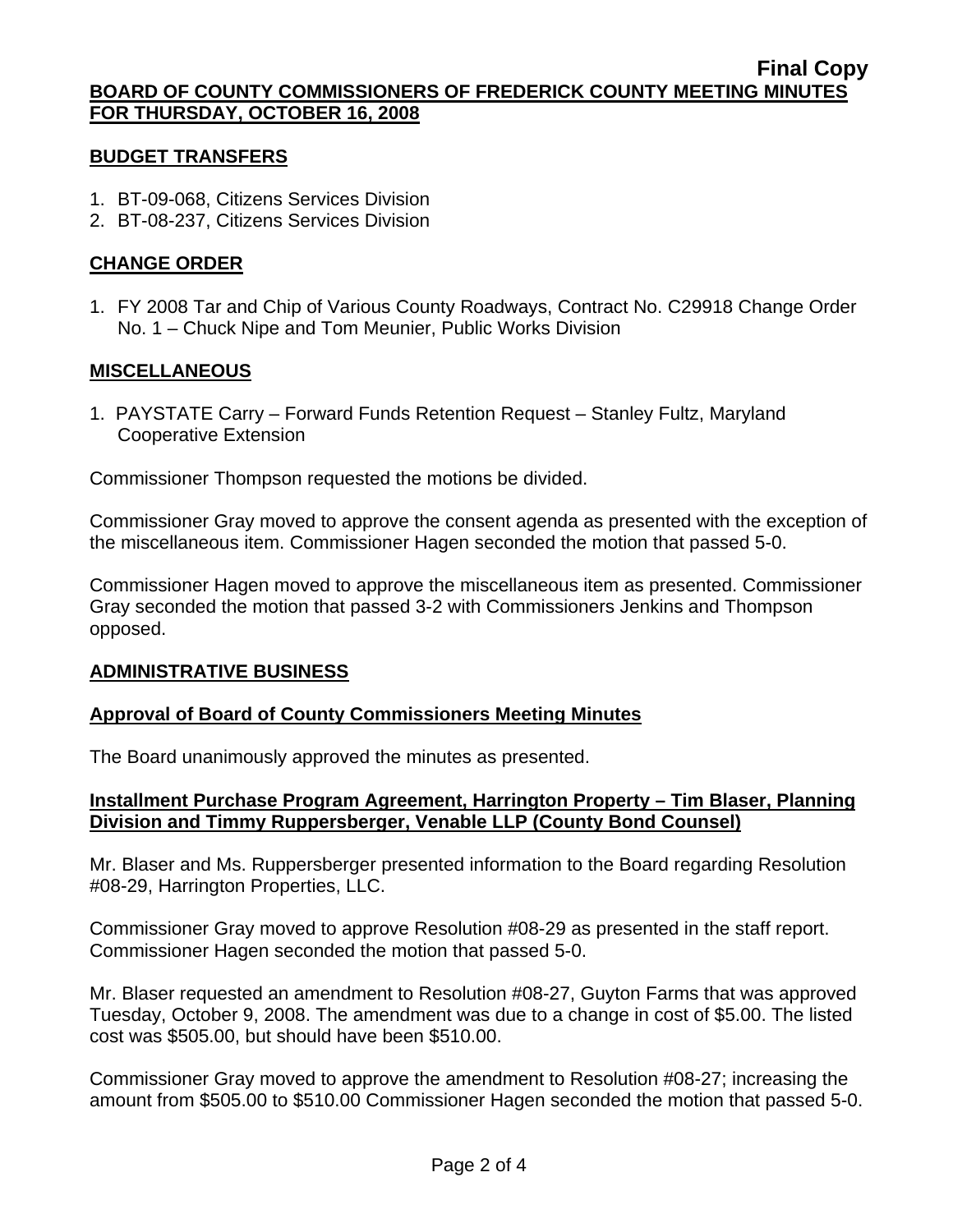(A copy of Resolutions #08-27 and #08-28 can be obtained in the County Manager's office or from the county's website, <www.co.frederick.md.us>)

## **Monrovia Town Center Proposed Design Revisions to the Bush Creek Interceptor - Kevin Demosky, Rodney Winebrenner and Mark Williams, Utilities and Solid Waste Management Division**

Mr. Demosky and Mr. Winebrenner presented the staff report to the Board.

Commissioner Thompson moved to deny the amendment executing a Design Public Works Agreement with the Monrovia Town Center Developers. Commissioner Gray seconded the motion that passed 4-1 with Commissioner Jenkins opposed.

### **WORKSESSION**

## **Appointments/Reappointments to Boards, Commissions, Committees - Joyce Grossnickle, County Manager's Office**

## **Adult Public Guardianship Review Board**

There was no public comment.

Commissioner Gray moved to appoint Dr. Sangwoon Han to fill an unexpired term to expire June 30, 2010. Commissioner Hagen seconded the motion that passed 5-0.

### **Frederick County Advisory Plumbing Board**

There was no public comment.

Commissioner Thompson recused himself from this item.

Commissioner Gray moved to support the staff recommendation to appoint Mr. David Haller to serve a term to expire June 30, 2011. Commissioner Hagen seconded the motion that passed 3-1 with Commissioner Jenkins opposed.

Commissioner Gardner requested an e-mail be sent to Gary Hessong, Permitting and Development Review Division, to have the Advisory Plumbing Board weigh in on the combined inspection issue.

# **Monocacy Scenic River Local Citizens Advisory Board**

There was no public comment.

Commissioner Jenkins moved to appoint Mr. Jim Trout. Motion failed due to lack of a second.